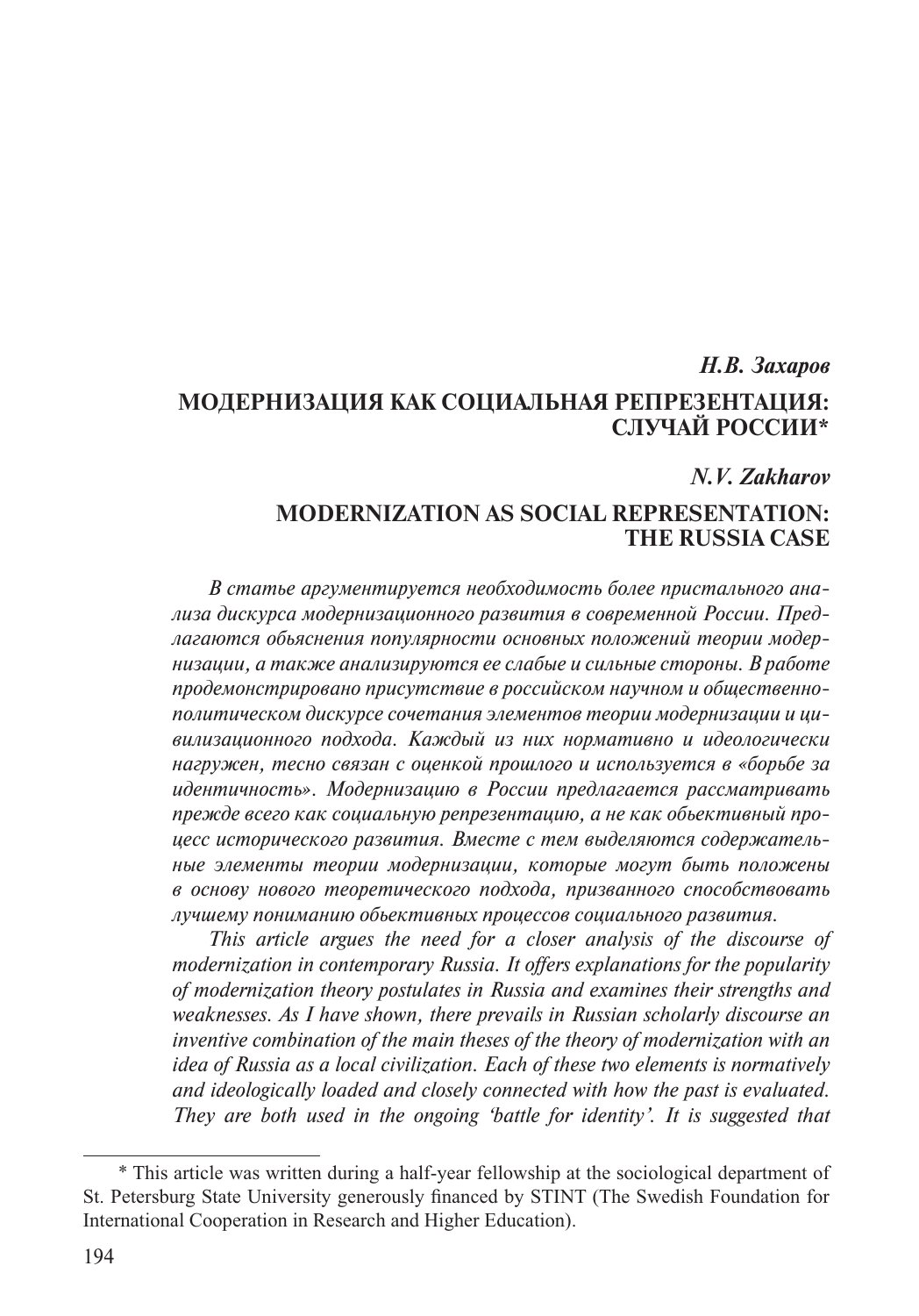*Zakharov N. Modernization as Social Representation: the Russian Case*

*modernization in Russia should be seen primarily as social representation, and not as an objective process of historical development. At the same time, the article identifies substantive elements of modernization theory which can serve as the foundations for a new theoretical approach. Such an approach will assist in a better understanding of objective social development processes.*

*Ключевые слова: социальная теория, модернизация, Россия, модерность.*

*Keywords:* social theory, modernization, Russia, modernity.

The discussion of the modernization program proposed by President Medvedev is an encouragement for us to look more closely at the discourse that has arisen around the concept of 'modernization' itself and to look at how modernization is interpreted by Russian society. This essay has a twofold aim. It aims to demonstrate and explain the prominence in Russian society of the concept of modernization, as well as of certain postulates which are pivotal to modernization theory. I will argue that "modernization" in Russia is a normative task. It is the signifier, a dominant imaginary that should be studied as a process of social representation. The structure of modernization discourse, shaped through intellectual and political debates, has a grave impact on policy-making in contemporary Russia. The challenge for the sociologist is to explore the key elements of the modernization discourse which crystallizes these debates and to come up with possible explanations of why it has become so powerful in Russian society.

My second aim is to isolate those substantive elements of modernization theory which may be helpful in interpreting the discourses of social change in Russia. One reason why scholarly works elaborating various versions of modernization theory are so popular in Russia is that such works propose a plausible model for the explanation of the collapse of state socialism and the problems posed by post-Soviet changes. The use of the conventional conceptual apparatus makes it possible to evaluate various processes in contemporary Russia, and therefore to contribute to important public debates. In drawing distinctions between societies, we can analyze the differences between them through their own interpretative self-understanding (Wagner 1994).

## **Problems with modernization theories**

We must remember that, to a great extent, it is precisely within the framework of modernization theory that a discursive form was developed and spread which poses the question about modernity (Gaunkar 2001: 14-15). While I do not consider that the theory of modernization is an all-embracing theory of modernity I will try to use insights of modernization theory in a sensitive manner, while also showing possible ways of overcoming its fallacies and limitations.

The main criticism of modernization theory that I develop in this essay is the absence within it of criteria which can be used for a normative evaluation of social development. Such criteria are essential, considering that, "the notion of progress toward an optimal form of social organization as the goal of all social systems" was a central assumption of modernization theories (Outhwaite, Ray 2005:94).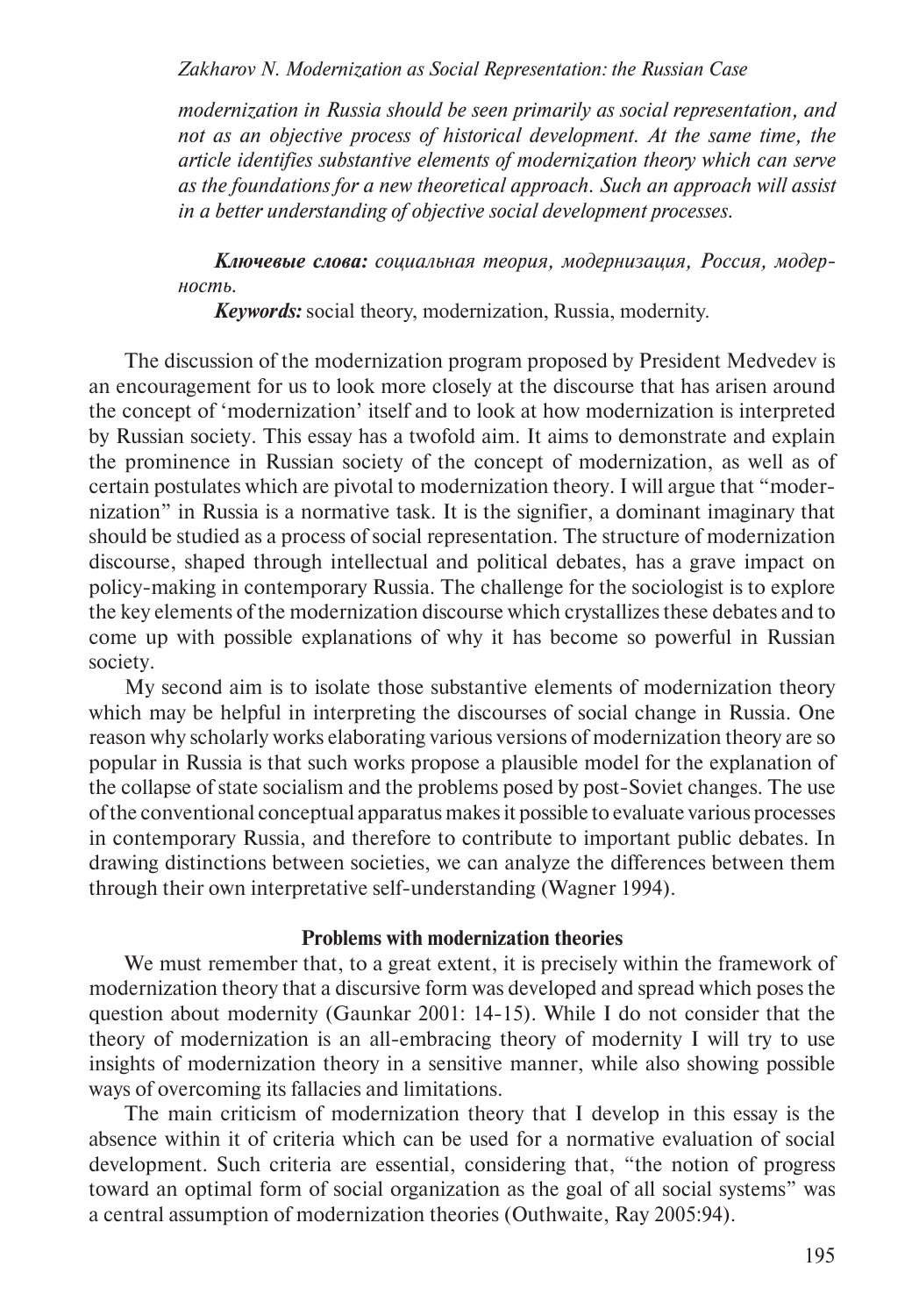The reasons why modernization theory, and the use of the term "modernization" itself, has lost much of its credibility fall into two groups. The first set of reasons involve changes to eschatological perceptions of social change and changes to ideological intentions external to modernization as a conceptual standard against which empirical evidence can be theorized. The second set of reasons consists of reasons embedded in modernization theory itself. These have come to light as a result of the internal debates within modernization theory. The first set of reasons is beyond the scope of this paper (see Alexander 1995: 6–64; Beck et. al. 2003; Joas 1999: 459; Lyotard 1984). An outline of the latter set of reasons is provided below.

Firstly, the concept of "modernization" may be felt to be too broad. More generally, any attempt to theorize social change at the level of a grand theory runs into the problem of balancing generalized abstraction and historical concreteness (Outhwaite and Ray 2005: 89). According to Sztompka (Sztompka 1993: 129), one may speak of the idea of modernization either (a) as progressive social change, (b) as the process of attaining modernity and finally (c) as Westernization of the globe. Firstly, such diffusion within the concept erases the already fine distinction between modernization as an analytical tool and modernization as an informative (substantive) theory.

Secondly, studies which use this category have touched on a plethora of phenomena in very diverse areas of human activity, that are often tenuously connected. A grand theory such as this is also vulnerable because it has turned out to be unable to integrate these elements in any plausible fashion while at the same time ensuring that the external context for each of these elements could be taken into account. Like monolinear evolutionism, modernization theory tends to see several parameters of increasing societal differentiation, between which there is only a weak correlation, as a single variable.

Thirdly, using the structuralist conception that elements of the social system are to be analyzed through contrasting them in binary oppositions, modernization theory has chosen one specific historical setting as a starting point, contrasting it with all the many and varied societies that are classified as pre-modern. This has inevitably had the effect that, in the words of Alexander (1995: 13), "it functioned as a metalanguage that instructed people how to live". It also laid stress on the inevitable and predestined nature of this linear homogenizing process, a process extraordinarily similar to what several decades later came to be called globalization.

This drawback and the disadvantage of the three-way diffusion in the concept explained above were both revealed when the hypothesis that modernization in one sphere under particular historical circumstances would produce "eurhythmic" changes in other spheres did not prove true. The transition theory, which was also popular at one time among scholars of social change in Eastern Europe also turned out to be indefensible. This theory "uncritically endorsed a revived modernization paradigm which both normatively ("the end of history") and empirically ("designer capitalism") promised a rapid and relatively unproblematic convergence of East with West." (Blokker 2005: 504).

Despite the obvious limitations of, and a certain ideological bias inherent in modernization theory, it would be a grave mistake to reduce its substantial propositions to the social sources of those propositions. Modernization is not just a label, but a panoply of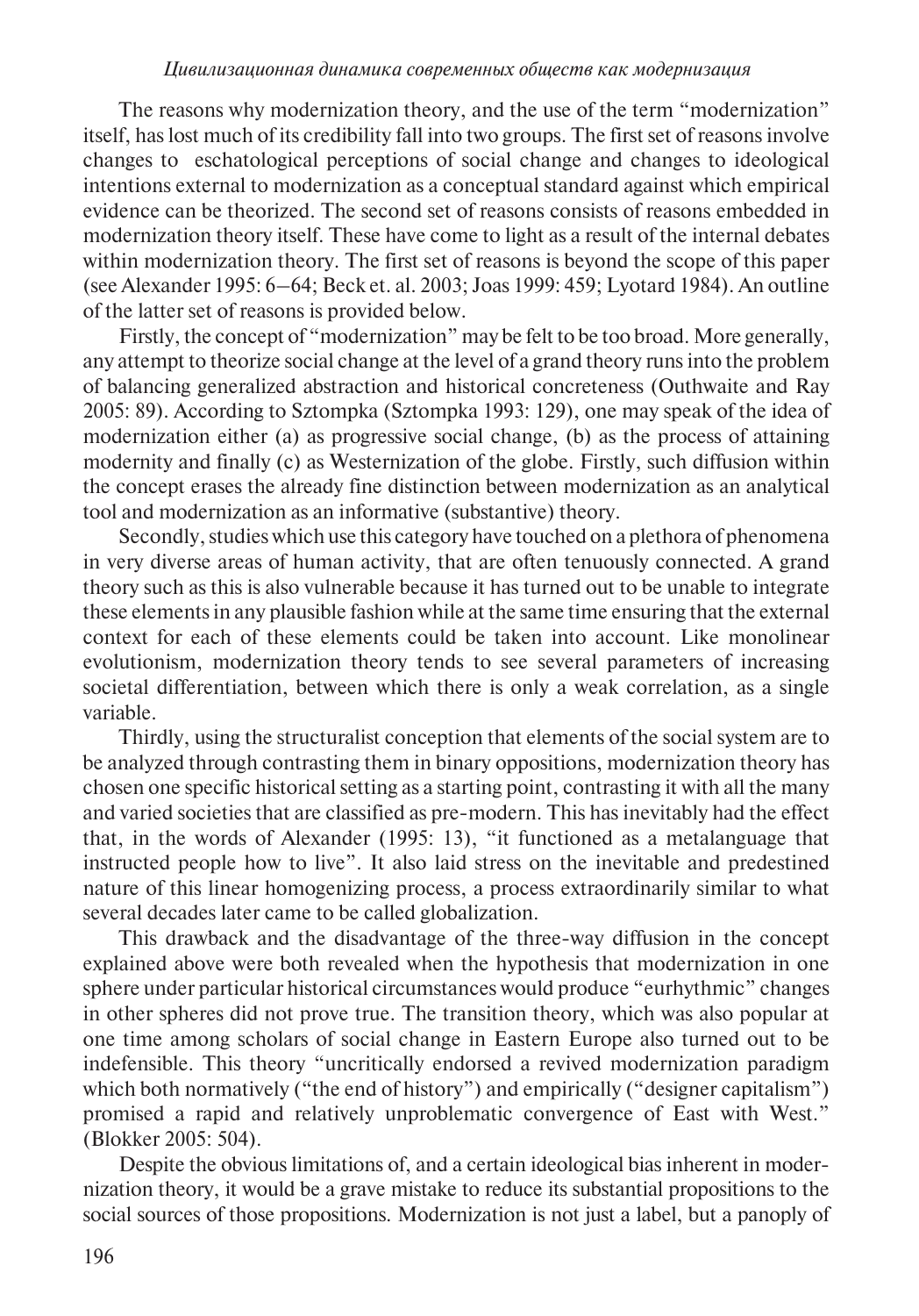influential discourses which are intimately embedded in our everyday practices through their provision of interpretative frameworks. Interpretations of Russian history, including the Soviet past, which use elements of modernization theory lay the groundwork and provide a rational justification for decisions in contemporary Russia.

## **Uses of modernization theory in Russia**

Modernization discourse over the past twenty years has dominated the thinking of Russian sociologists about social change, and has taken the place of historical materialism as the dominant discourse. According to Stzompka, the same is true for the whole of the "second world": "Acute awareness of the side-effects and unintended 'boomerang effects' of modernity produces disenchantment, disillusionment and outright rejection. At the theoretical level, post-modernism became the fashion of the day. It seems as if Western societies were ready to jump off the train of modernity, bored with the journey, just at the moment when the post-communist East is frantically trying to get on board" (Sztompka 1993, 140).

Russian scholars of social change have noted with satisfaction the common Hegelian and evolutionist roots of historical materialism and modernization theory. The adoption of modernization theory has also been aided by a closer acquaintance with its main propositions. The criticism leveled at it during the Soviet period has only helped to promote its popularity in the Post-Soviet times. As a non-Marxist macrosociological theory aimed at countering the attractions of communist ideology Knöbl (Kn bl 2003: 97), the modernization thesis could not fail to be attractive to post-Soviet intellectual elites.

Medvedev's statement that Russia is only twenty years old signified the acceptance of the "end of the history". Medvedev puts forward for discussion a modernization program in his manifesto, entitled "Forward Russia". Leading intellectuals, meanwhile, argue about the path of Russia's historical development using key postulates of modernization theory. Opposition activists also reproduce this discourse through endless debates on the direction in which Russia is developing, all the while using hegemonic vocabulary. Even leading cultural figures contribute to this with attempts to theorize civilizational dynamics in Russia by using the concept of modernization (Konchalovsky 2010). The fetishism of modernities, which is characteristic of modern social theory finds its correlate in the Russian fetishism of modernization.

Within the intellectual sphere in Russia, the concept of Russia within the framework of multiple modernities and the search for Russia's "cultural program" perform, in Eisenstadt's terminology (Eisenstadt 2001: 31) the normative function of reproducing the mythology of distinctiveness (Zapadniki 2003; Gudkov 2004: 447–495; Shnirelman 2011). According to Western-oriented liberal scholars, multiple modernities and the civilizational approach becomes a rhetorical cover-up of failures in development. In the semantics of "distinctiveness", as is often evidenced in the rhetoric of power and in public opinion, a heightened significance is ascribed to certain exceptional historical events, such as the Russian Revolution, the First and Second World Wars, to Russia as an "exception" to the main laws of the organization of the world and to the mysterious character of its "distinctiveness" as such (e.g. the idea that the social order in Russia is a puzzle beyond human understanding).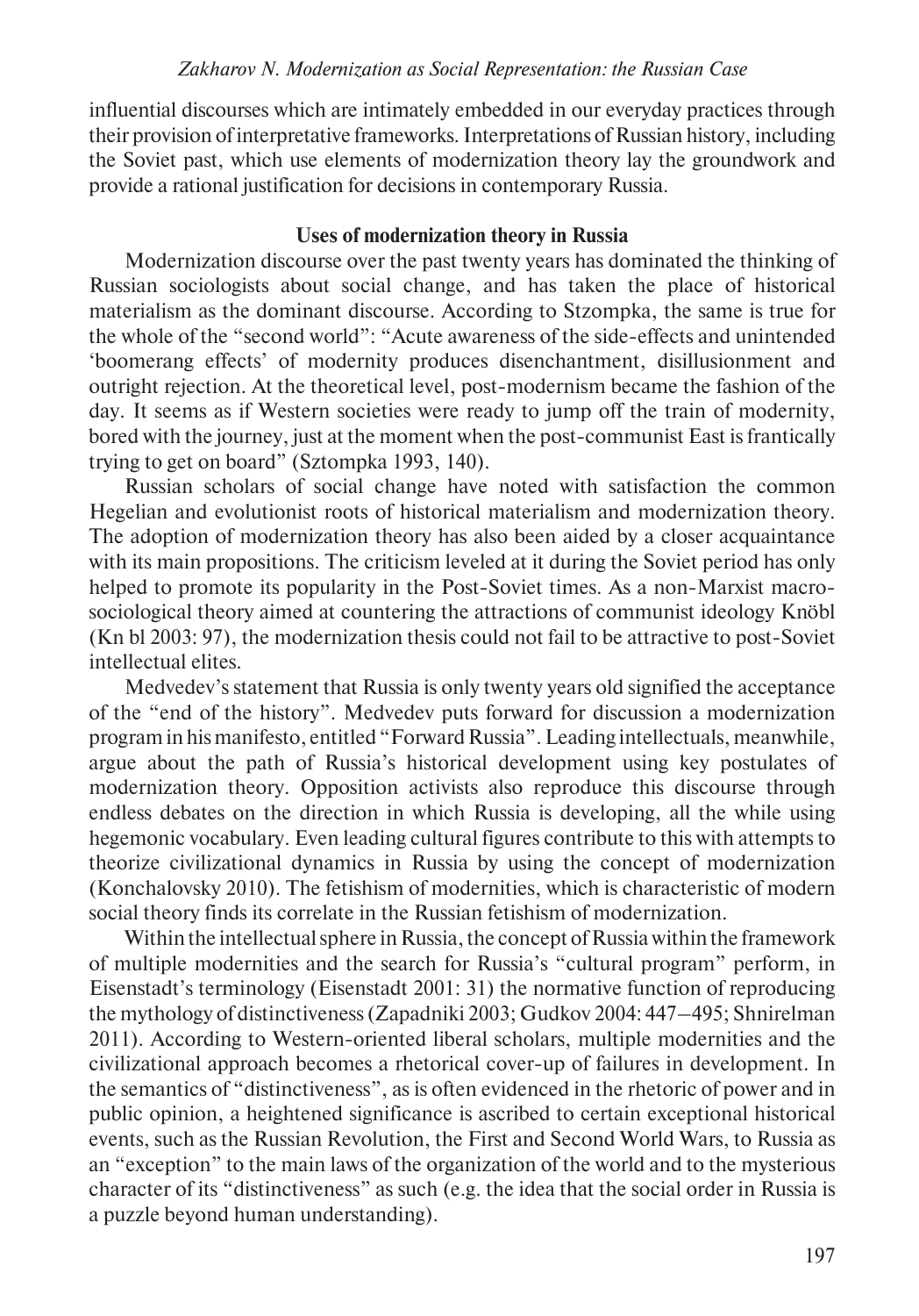While agreeing with this assessment, I argue that one and the same theoretical position can be the bearer of varying evaluative and ideological significance, including significance of both a positive and a negative nature. Discourses around such concepts as "lagging behind" and "progress", embedded in modernization theory and its offspring, are always normative. "Theories of modernization are a direct successor of the Enlightenment idea of progress, which served to promote the future that Enlightenment philosophers thought was best for the society" (Alasuutari 2004: 154).

The normative layer of modernization theory is clearly expressed in the elements of Medvedev's program. President Medvedev has rhetorically cast aside the Soviet modernization project and pointed out that Russia is only twenty years old. He has defined five main directions in which "catch-up" development should take place. Modernization in this context means the efforts through which developing countries try to narrow the distance between their own competitive strength and social wellbeing and that of the most developed countries. In this way, after Putin announced that he aimed to double GDP, Portugal, as the poorest country in Europe was used by him as the country which Russia could "catch up" with (cf Khruschev's vow to "catch up with and overtake America").

Russia's state of 'lagging behind' is seen by some of the elites as a threat to the integrity and independence of the country. It also fosters a socially traumatic feeling of inadequacy. These ideas are to a large extent founded on a false identification of modernization with a state of flourishing.

Observers generally concur in the view that there is a consensus in the Russian society and in the power elites on what is considered progressive economic development. This is GDP growth and the prosperity of the citizens. The direction of political development, traditionally defined in modernization theories as a movement towards democracy and a civil society, is more controversial. This is partly due to the weak empirical foundations of modernization theories. The infinite variety of historical models of development has shown that democracy and economic prosperity do not always go hand-in-hand, and that a mutual causal link between them is even less common. This limitation of classical modernization theories has been partially resolved through an abandonment of determinism and the introduction of the concept of multiple modernities. At the level of public discourse in Russia, this has found expression as a set of ideologemes concerning "Russia's special/distinctive path", which has become firmly rooted in that discourse. The interaction of a globalized environment, with its economic, technological and ideological challenges, with Russia's social order, based on the social significance of the group and of tradition, has led to a number of internal contradictions and external conflicts. Russian society affirms the aims of economic modernization, and puts up for discussion ideological programs of political modernization. However, it scrupulously avoids any mention of social modernization. Only two specifically social aspects of modernization have been discussed by Russian scholars: values and concrete actors which will trigger the change of deep-seated attitudes. This analysis is carried out in accordance with earlier versions of modernization theory, which tried to find causal mechanisms which would allow social change towards modernity (Kn bl 2003: 103). Scholars have regularly documented the extraordinary depths of social solidarity, mutual help, familial and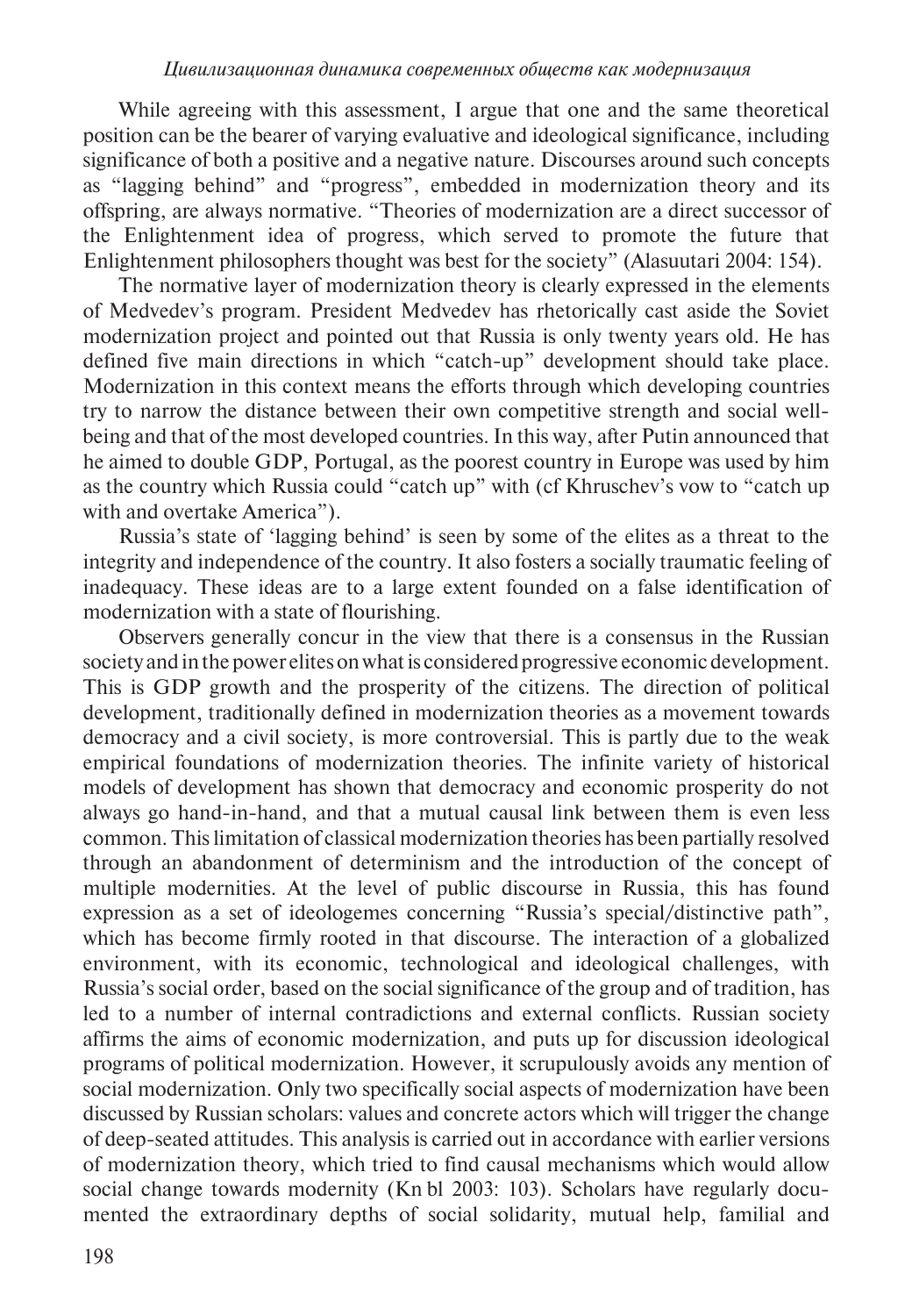communitarian ties in societies suffering substantial economic deprivation and political repression (Shipman 2009). The problem of the social parameters of successful development (whether we call such development modernization or not) is extremely important. First of all, it allows us to evaluate development, allowing us to compare the "success" of various societies. Secondly, it allows us to identify the conditions which allow economic and political changes to take place.

The social differentiation of roles and institutions  $-$  a key aspect of social differentiation — cannot be controlled by the move towards centralization and hierarchy in social control systems which has taken place within the last decade. A high birth rate is associated with a traditional society. In Russia, however, it is usually represented as progressive development. It may be that this is not a distinctive method of modernization, i.e. by using cultural distinctiveness, like Japan, in order to accelerate entry into modernity. It may be rather that it modernity under the conditions of the USSR is brought to a stage of reflexive denial and a dialectical transition to its opposite. This is not a Giddensian reflexive society of radical modernity, which insists on a choice between traditions, and not a divergence of ways of development of modernity, but rather the fragmentation of the totality of the Soviet project.

## **Modernization versus retraditionalization**

All Russia experts have remarked on the processes of "retraditionalisation" which were triggered after 1991 and which have intensified during the last ten years. These processes need to be explained within the framework of the discourse we are examining here. Changes in the patterns of division of labor between the sexes, the renaissance of religion, the difficulty of obtaining a good education, institutional limitations on the movement of labor, the fall in literacy levels, the archaization of everyday life and the revitalization of social institutions that had supposedly "died off", including slave ownership, polygamy and blood vendettas — these are the manifestations of this process (i.e. traditionalization).

Vladimir Mezhuev's words (Mezhuev 2003: 145–146) give us an idea of the interpretative angle: "When we think of Russia's destiny, we are in fact trying to solve the same problems that the West has faced: how do you reconcile modernization (rationalization) of society with traditional religion, morality and culture, with the distinctive characteristics of national life? How do you combine economic growth and the changes it brings with spiritual values? What do you do with your past during the process of modernization? Do you forget it, or do you try to find some sort of thread which connects the past and the present."

It is clear that we are concerned here with a battle for identity and distinctiveness in the face of unfolding universalizing processes and ongoing compressions of spatial and temporal scales. At the level of political debates, the battle of tradition and innovation can be expressed by the striking phrase "Medvedev's twenty-year-old Russia versus Putin's thousand-year-old Russia, weighed down by blood and glory". While Medvedev talks of a full-scale modernization program, Putin prefers to talk of innovations.

The battle for identity is characterized by the fact that while the West tries to resolve the antinomies of modernity, which is itself its own product, Russia must face the challenge of interaction between its own cultural program on one hand and moder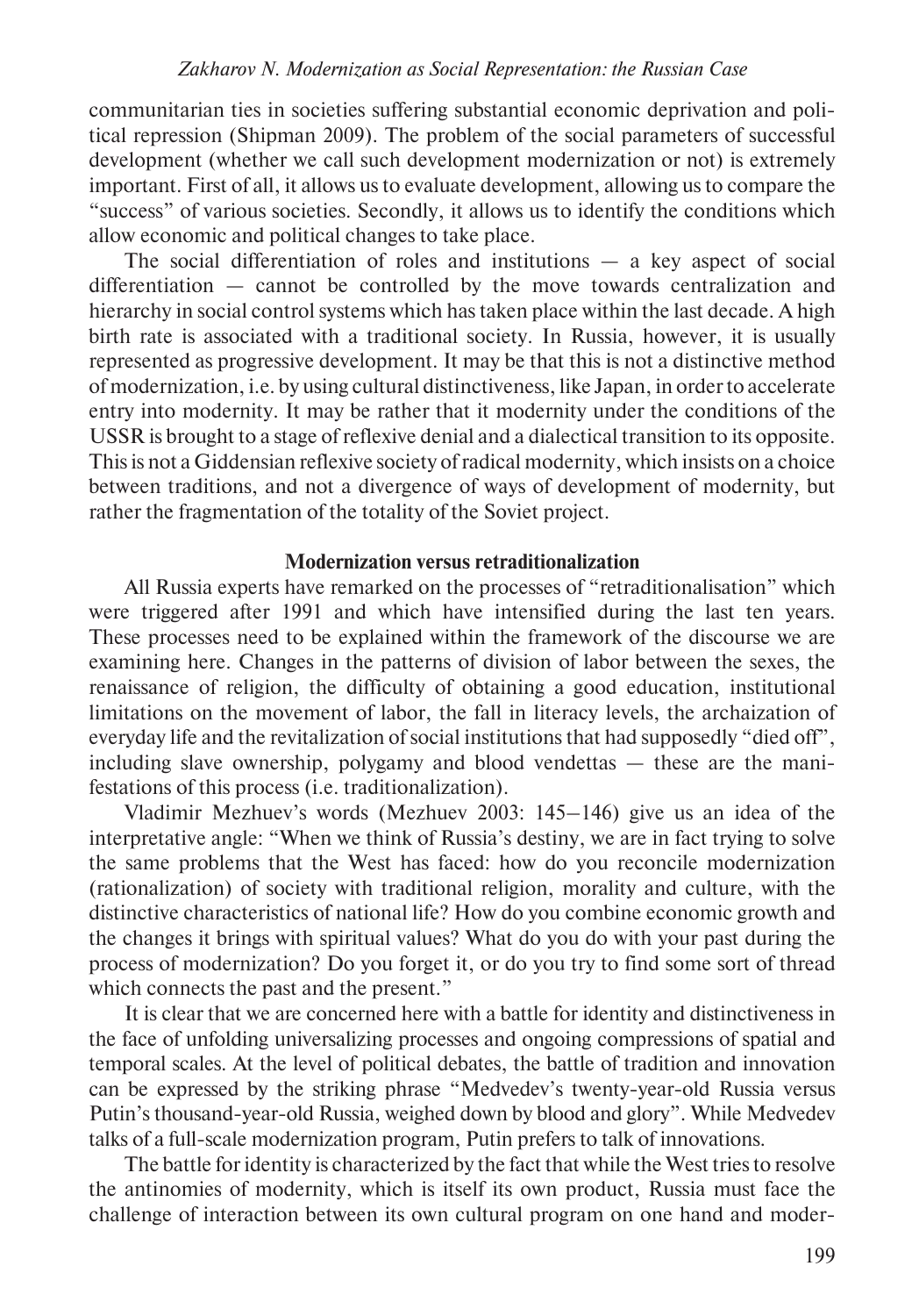nizing imperatives on the other hand, while all the time having before it the idea of the West as a frame of reference.

As seen from the texts quoted above, there prevails in Russian scholarly discourse an inventive combination of the postulates of the theory of modernization with an idea of Russia as a local civilization. What is a rational and instrumental action in the "original civilization" acquires a higher meaning in the "receiving culture". The concept of the West as an ideal is widespread in the social psyche. The new Russia has inherited a long tradition of disputes on the nature and merits of the West (Greenfeld 1992: 223–235; Bonnet 2002; Neumann 1996). With the coming of Putin, the idea of alternative modernity has also been galvanized. In the discourse on foreign policy, the concept of a multipolar world is much favoured. This time, Russia is represented as the true Europe, irreconcilably opposed to the "false" Europe of American-ruled "Atlantists" (Morozov 2009). In his comments on the reception of modernization theories in the Caribbean and Latin America, Stuart Hall (Hall 2002: 41) says: "The theory of modernization was for long the economic cutting-edge of alliance-forprogress strategies on the continent. Versions of the "dependency" school have been harnessed, under different conditions, to the promotion of anti-imperialist, nationalcapitalist development of a radical type." We cannot ignore the significant similarity with the pattern of development in Russia in the last ten years. The post-Perestroika period, with its belief in the swift and successful "acceptance into the family of civilized nations" has given way to Putinist aims of a "sovereign democracy" and national capitalism.

What becomes key, therefore, is the question of how the country's past is to be interpreted. One of the main elements of this problem is the theoretization of the Soviet past and the Communist project. The coinage of "Stalinism" as the name of a civilization by a number of Western thinkers (Kotkin 1995, Hedin 2004) has given a new impulse to debates on whether the USSR was a modern society. As pointed out by Johann Arnason (Arnason 2002: 61), "the refusal to grasp the Communist experience as an offshoot of a global modernizing process may be an obstacle to further exploration of the new horizons opened up by its unexpected finale."

What is important is that the Communist project, even though it was supported by the historical assumptions peculiar to Russia, was a typical product of modernity, and not a continuation of tradition into the present age. The process of social change in Russia cannot be seen as the assimilation of Russian histories into the dominant Western context. Russia has provided an example of an alternative way of attaining modernity. Whereas, for Bauman (Bauman 1991), the present state of affairs is modernity (or postmodernity) which accepts the inevitability of antinomies and decides to come to terms with them by liberating society from the modernist pursuit of total control and rational order, the Soviet project was clearly something quite different and opposed to this. It was an attempt to formulate and put into effect the "right" version of the Enlightenment project. Blurring the difference between human desire and reason, the individual and society, morality and self-interest, Soviet modernity stood as one of the three historical alternatives of the 20<sup>th</sup> Century which took their roots and inspiration from the Enlightenment project. Later, Bauman (Bauman 2000) formulates a distinction between "heavy" and "liquid" modernities, describing the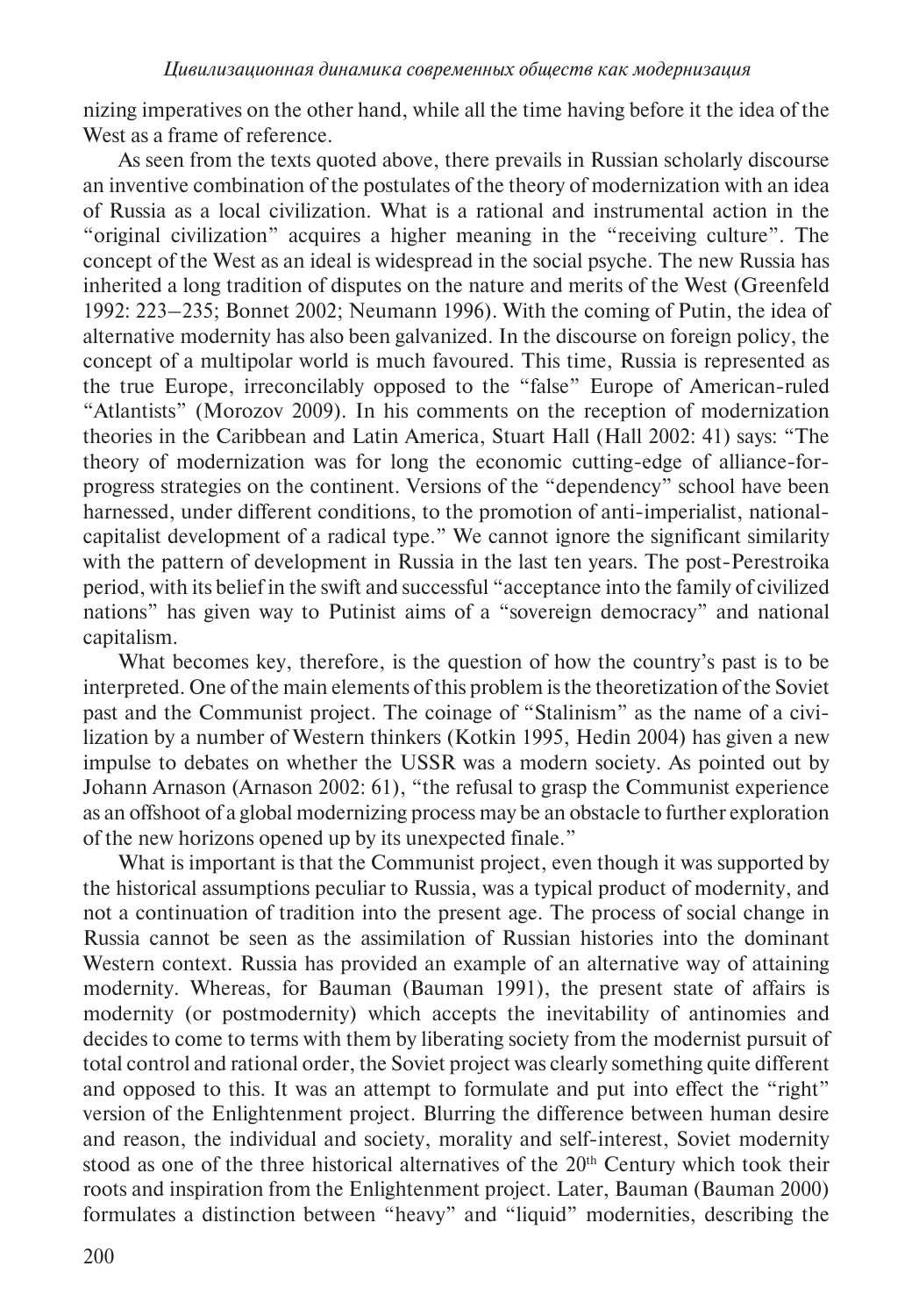history of post-Soviet change in Russia as a "transition", and describing Communism as the epitome of modernity.

Many suppose that modernization theory provides an explanation of the collapse of the civilization of state socialism. Doubtless, the Soviet system had an inherent range of traditionalist features, such as a patrimonial bureaucracy, clientelism and ascribed ethnic identities. During the Soviet period, mobilization and association from below were replaced by those from above (Wagner 1994: 102). Nevertheless, Eisenstadt (Eisenstadt 1992) and Arnason (Arnason 1993), remarking on the distinguishing features of Communist modernity, suggest that the Soviet Union was a modernized society. And, in fact, under the Communist rule Russia was transformed into an educated, urban, industrialized society. In the program of molding of the Soviet man, in the "code of the Communism-builder" we can see important parallels with puritanism. The Soviet society cultivated "soznatel'nost" (approximately, "conscientiousness"). It preached that life should be lived so that "there should be no torturing shame for years lived in vain". The socialist revolution in many respects recalls the religious revolution of early modernity. It is remarkable that both the puritanical and the bolshevist projects have a clear anticonsumerist and ascetic coloring. This similarity is especially striking, when we consider that there was no direct borrowing here. The protestant experience, unlike the ideas of the Enlightenment, was very little thought through in Russia.

It is clear that Russia showed great inventiveness in its attempts to resolve the tension between the emphasis on human autonomy and "civilizing", restrictive control. Some other ways of resolving the tension between reason and faith and the institutionalization of transcendental visions demonstrate a very distinctive "Russian way".

## **Can modernization theory be salvaged?**

The advantage of modernization theory is the clear indication of the direction of influence and the borrowing of models. Societies which are more economically and technologically developed set the standard, being at once role-models and forces which impose their modernity schemata in the process of interaction. Indigenous themes change under the influence of adopted systems of knowledge. The notion of multiple modernities is in no way incompatible with this direction: it only reflects its historicity and proposes an alternative ideological eschatology. Also, this sort of model is not inflexibly linear and determinist, both because of the relativism of the systems of moral values, and considering the socially ascribed role of the acting human in different societies.

However, the theory of multiple modernities does not adequately take into account the factor of cultural hegemony. The reverse effect is traditionally exaggerated neither the Buddhism of Hollywood stars, nor oriental influences in Western fashion are comparable to the influence of modern Western societies and world-wide capitalism on lifestyle around the globe. Of course, non-Western societies can only play the role of constitutive others, "uncivilized pre-modern societies". However, only societies which have at least a comparable economic and technological potential, and which have adopted the dominant discourse and critically developed it can really challenge the ruling discourses. Only they can promise answers to the questions posed by modernity, and only they can do so in a language that can be understood, or that can at least be translated into the system of symbols and meanings of other modernities.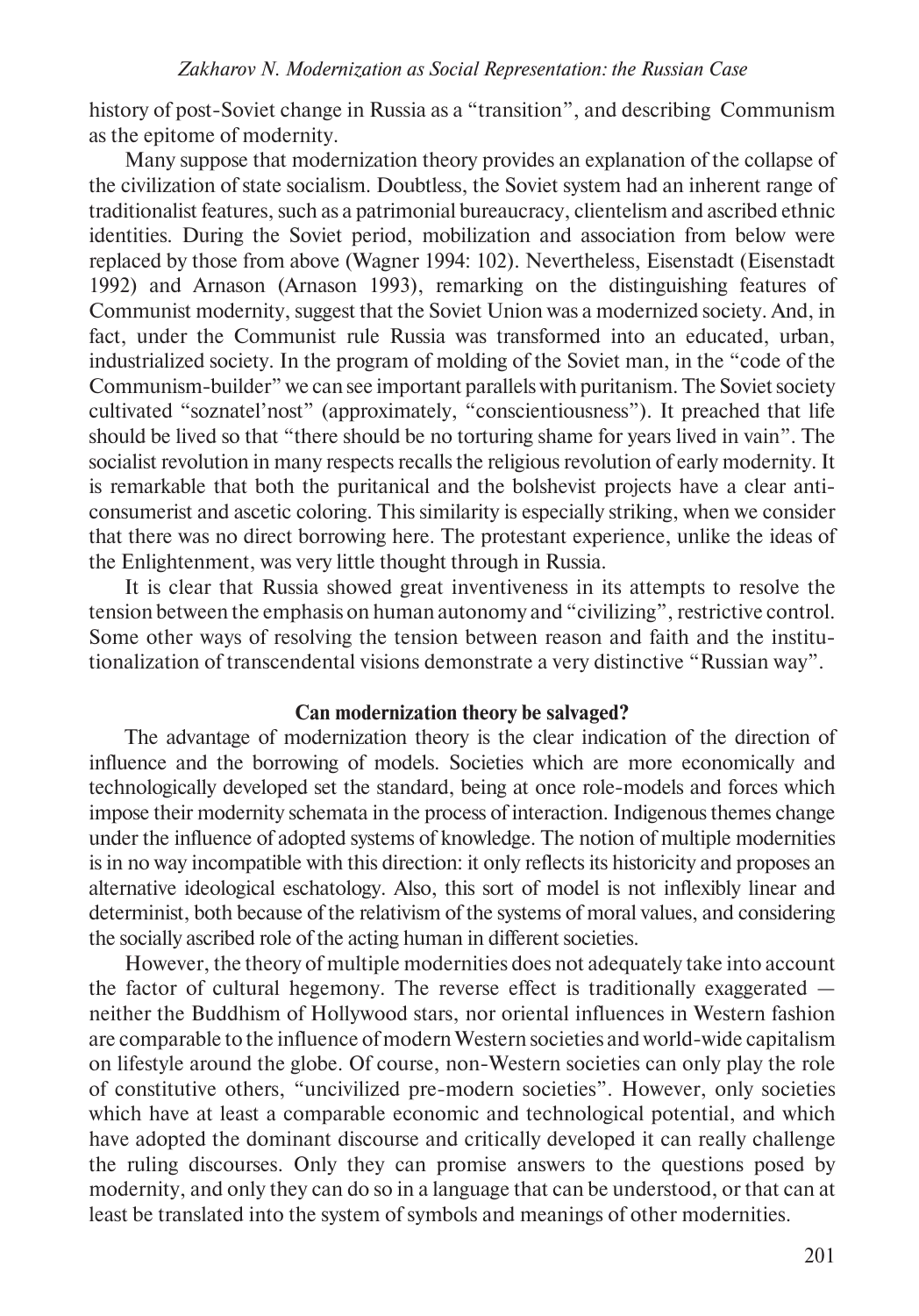The second advantage of modernization theory is the stress laid on process-like quality and development. Even where the scholar who is trying to upgrade modernization theory sees this as its *dis*advantage, no plausible new design has been proposed which does not make use of concepts such as "advanced", "complex", "differentiated" and "developed". The possibility of consensual use of the criteria of progress was demonstrated by Sanderson (Sanderson 1995: 336–357). Compared to this, a key assumption of the multiple modernities theory is that the differences between civilizations must be greater than those between different historical epochs in world history seems to be hardly plausible.

I now intend to address several points outlined above, which provide some theoretical intuitions which I will use to make my case and which also set its limits.

First, modernization should be understood as the process of attaining modernity, the process of becoming modern through increasing differentiation. The definition of modernization as any progressive social change is too broad in its antihistorical character. Identification of modernization with Westernization, on the other hand, provincializes it, taking away the possibility that modernization processes are continuing in the West and presenting modernity as a closed rather than an openended project, excluding the possibility of multilinear paths of modernization. This identification has meant that classical modernization theory has had to be revised, and new concepts, "remodernization", "radicalized modernization" and "first and second modernity" have had to be introduced (Beck et. al. 1994; 2003: 3–15).

I take the propositions of the theory of "multiple modernities", which sees North-Western Europe as the site for the production of modernity (Eisenstadt 2001: 31), as the starting point for my study. At the same time, we must not underestimate the importance of global dependences and power structures in the processes of ongoing modernization (Therborne 2003). As was argued by Wallerstein, the world system generates advanced and underdeveloped sectors. I make this allowance, because I see modernization as the process of implementing Enlightenment values. By their imposition on other societies it has started to entail a particularization of the universal.

Secondly, the need for less complex approaches means focusing on only particular aspects of modernity. This will allow us to analyze a sizable portion of empirical evidence within its chronological and geographical context — an approach which I consider more productive in terms of historical sensitivity than broader and more abstract applications of modernization theory model. The processes of societal differentiation which resulted in "the first modernity" can hardly be examined at the empirical level in their "grand-theory-style" unity in the age of "reflexive modernization" (Beck et. al. 1994). At the same time, the theory of modernization gives us an important hint when it talks of the modernization of the economy, the legal and political systems, culture and, in the end, of man.

Thirdly, the empirical unit of reference is no longer modern Western societies and the pre-modern societies who are trying to catch up with them, as is usual in studies of modernization processes  $-$  it is the projects of alternative modernity. The creative character of adopting (making one's own) ideological discourses and social practices with their subsequent retranslation, allows us to talk of reciprocity and the dialectical character of their development. This will allow us to shed light on the processes of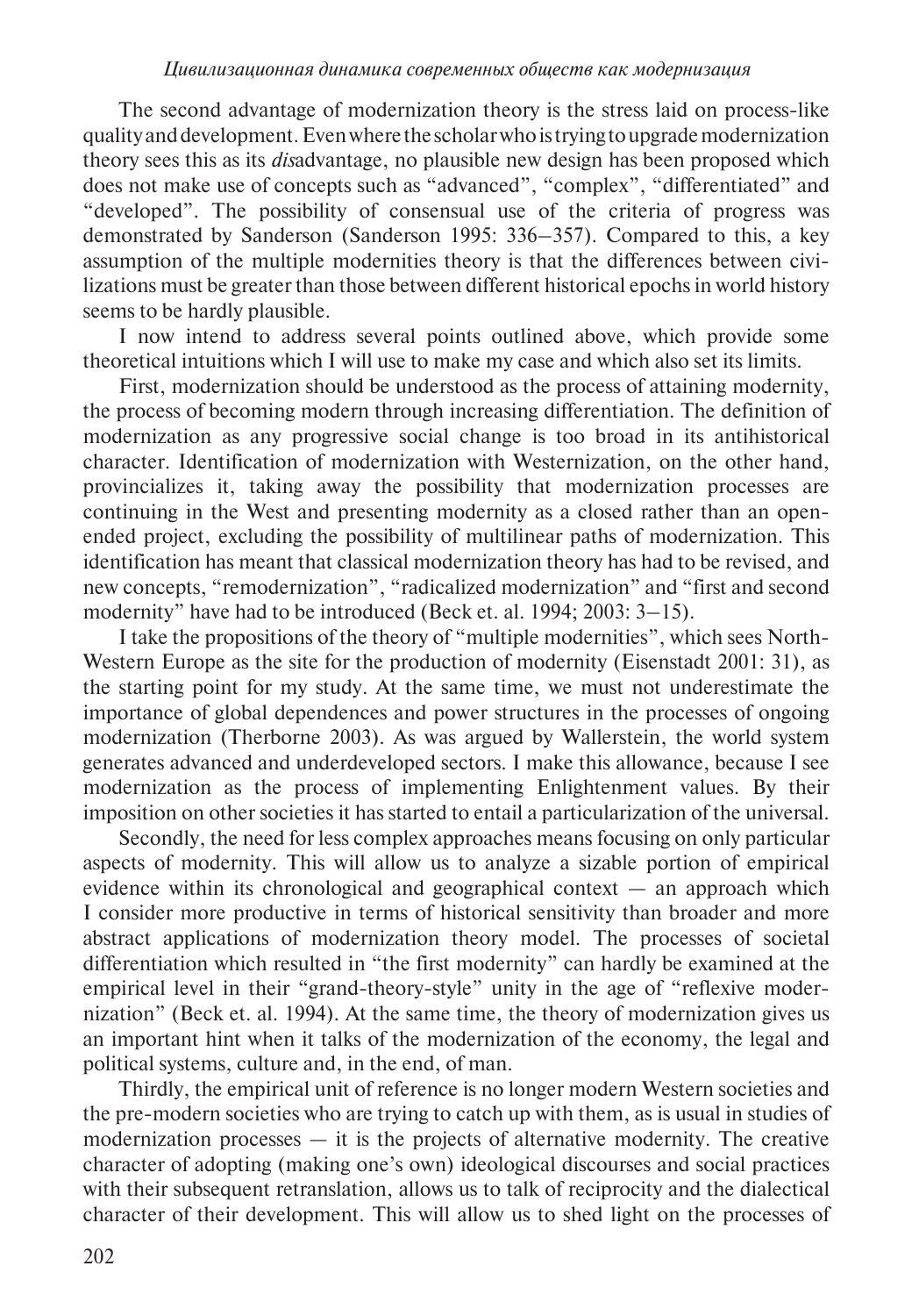social change, while avoiding the essentializing extremes of those studies which are constructed around the strict opposition of tradition and modernity.

#### **Conclusion**

The accumulation of capital and the institutional strengthening of social positions have led to a new social divide. Meanwhile, the crisis in the fundamental mechanisms of social integration and the revolution in expectations have added to the severity of the conflicts within Russian society. Economic roles have changed, but many of the old social stimuli and values have been retained. These are not only routinely reproduced, but actively encouraged by the adepts of modernization from above. This contradiction has meant that modernization processes which are interested in integration have a very distinctive trajectory. Russia faces the task of solving problems of cultural identity in circumstances where lifestyles have become divergent from each other, and where new lifestyles have appeared, where institutions and systems of reproduction of values have become differentiated, where participation in politics is characterized by extremely low indicators of the trust of citizens in institutions, where civil self-consciousness is underdeveloped, where there is economic inequality within the country due to the fact that the Russian economy has become linked to that of the rest of the world , but is dependent upon it.

Advocates of modernization programs gloss over the negative consequences, while, at the same time, demanding the traditionalization of social relations and institutions. Values-oriented and conservative opinions and withdrawal into private life are understood both as a step forward compared to the totalitarian nature of Soviet modernity and as a step sideways, away from the highway of Western modernization. Social problems caused by the changes lead to a defensive reaction. This reaction, however, is characterized not by a rational protection of one's own economic interests and political rights, but by the activation of entrenched ideas of a "golden age". "Catching up" with the West always presupposed defensive reactions. These defensive reactions may come from a grass-roots level, or may be imposed by elites who try to increase the cultural distance between themselves and the masses, while hiding behind slogans about the protection of habits and traditions. Exclusion is one of the base social mechanisms which may use different signifiers, characteristic of the specific historically-determined discourse. Social representations of backwardness or wealth can nowadays more and more be described as intersections of race, class and gender. In the words of Stuart Hall (Hall 1980), we can conclude that discussions around modernization and innovation in Russia are attempts at ideological construction of conditions, contradictions and problems in such a way that we may be able to solve and, at the same time, to avoid them. The sudden expansion of the social space within which citizens are permitted individually to solve systemic contradictions, together with a simultaneous restriction in their ability to participate in social movements is a way of stabilizing the existing order in Russia (Zakharov 2012).

#### **References**

*Alasuutari P.* Social Theory and Human Reality. Sage, 2004.

*Alexander J.C.* Fin de Siecle Social Theory: Relativism, Reduction, and the Problem of Reason. London: Verso, 1995.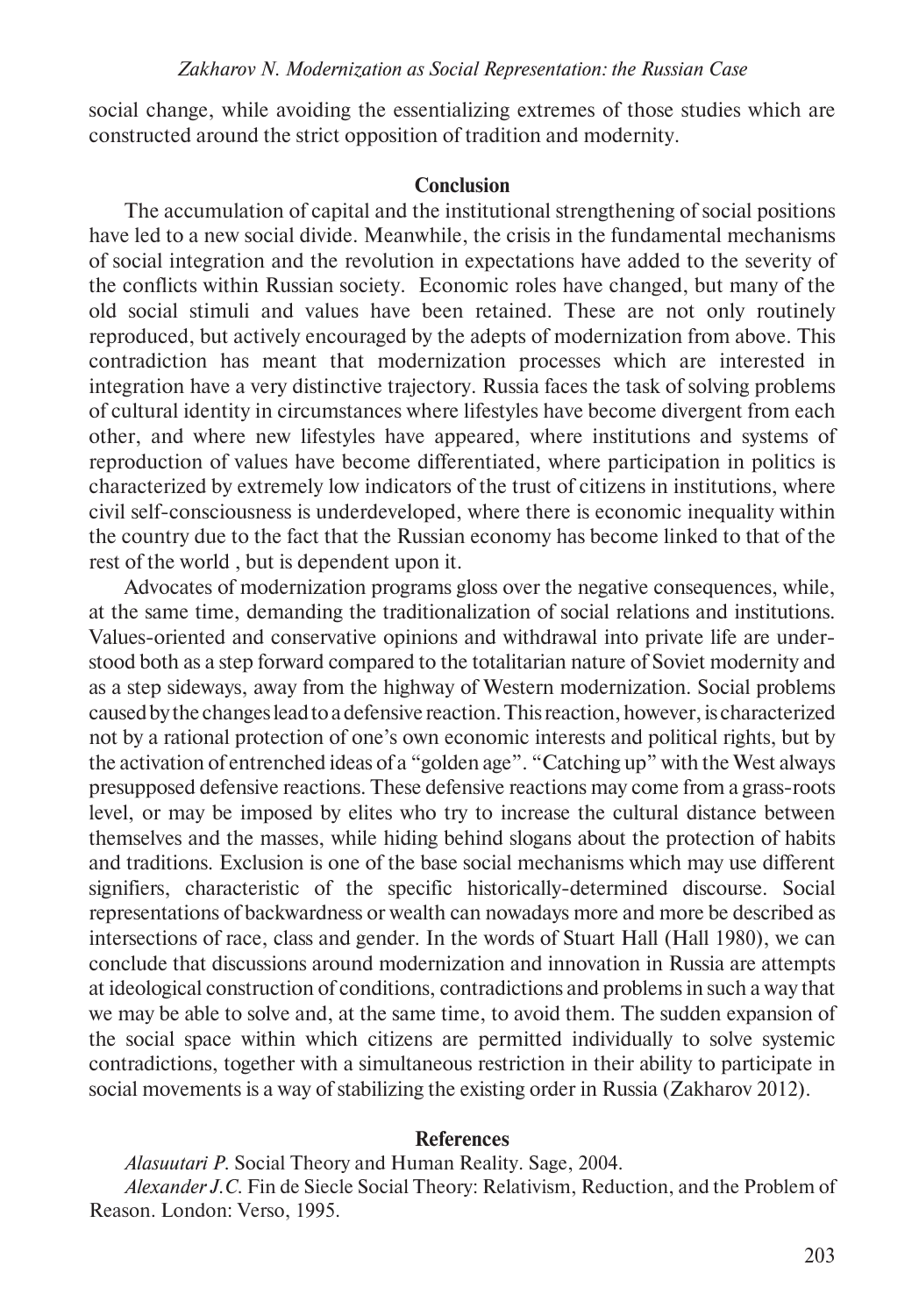*Arnason J.P.* The Future that Failed: Origines and Destines of the Soviet Model. London: Routledge, 1993.

*Arnason, J.P.* Communism and Modernity // Eisenstadt S.N. (ed.) Multiple Modernities. New Brunswick: Transaction Publishers, 2002. Pp. 61–90

*Bauman Z.* Modernity and Ambivalence. Cambridge: Polity, 1991.

*Bauman Z.* Liquid Modernity. Polity, 2000.

*Balibar E., Wallerstein I.* Race, Nation, Class: Ambiguous Identities. London: Verso, 1991.

*Beck U., Bonss W., Lau C.* The Theory of Reflexive Modernization: Problematic, Hypotheses and Research Programm // Theory, Cuture & Society. 2003. 20 (2). Pp. 1–33.

*Blokker P.* Post-Communist Modernization, Transition Studies, and Diversity in Europe European Journal of Social Theory. 2005. № 8 (4). Pp. 503–525.

*Bonnet A.* Communists like us: Ethnicized modernity and the idea of "the West" in the Soviet Union" // Ethnicities. 2002. № 2 (4). Pp. 435–467.

*Delanty G.* An interview with S. N. Eisenstadt. Pluralism and multiple forms of modernity // European Journal of social theory. 2004. 7 (3). Pp. 391–404.

*Greenfeld L.* Nationalism: Five Roads to Modernity. Harvard University Press, 1992.

*Eisenstadt S.N.* The breakdown of communist regimes and the vicissitudes of modernity // Daedalus. 1992. 121, 2 (Spring). Pp. 21–41.

*Eisenstadt S.N.* Modernity in socio-historical perspective // Sachsenmaier D., Riedel J. (eds.) Reflections on Multiple Modernities. Brill, 2002. Pp. 32–56.

*Gaunkar D.* (ed.) Alternative Modernities. Durham: Duke University Press, 2001.

*Gudkov L.* Negativnaya identichnost. Moscow: Novoe Literaturnoe Obozrenie, 2004. (Гудков Л. Негативная идентичность. Москва: Новое Литературное Обозрение, 2004.)

*Hall S.* Race, Articulation and Societies Structured in Dominance // Essed P., Goldberg D.T. (eds.) Race Critical Theories: Text and Context. Malden, MA: Blackwell, 2002 [1980].

*Hedin A.* Stalinism as a civilization: new perspectives on communist regimes // Political Studies Review. 2004. Vol. 2. № 2. Pp. 166–184.

*Joas H.* The Modernity of War. Modernization Theory and the Problem of Violence // International Sociology. 1999. Pp. 14 (4). Pp. 457–472.

*Kn bl W.* Theories that won't pass away: the never-ending story of Modernization Theory // Delanty G., Isin E.F. (eds.) Handbook of Historical Sociology. Sage, 2003. Pp. 96–107.

*Konchalovsky A.* Russkoe myshlenie i mirovoy tsivilizatcionny process // Politicheskie issledovaniya 2010. 5. Pp. 38–47. (Кончаловский А. Русское мышление и мировой цивилизационный процесс // Политические исследования. 2010. № 5. С. 38-47.)

*Kotkin S.* Magnetic Mountain: Stalinism as a Civilization. Berkeley: University of California Press, 1995.

*Lerner D.* Passing of Traditional society. Glencoe: Free Press, 1958.

*Lyotard J.-F.* The Postmodern Condition. A Report on Knowledge. Manchester: Manchester University Press, 1984.

*Martin T.* Modernization or Neo-traditionalism? Ascribed Nationality and Soviet Primordialism // Hoffman D., Kotsonis Y. (eds.) Russian Modernity. Politics, knowledge, Practices. London: Macmillan Press, 2000. Pp. 161–185.